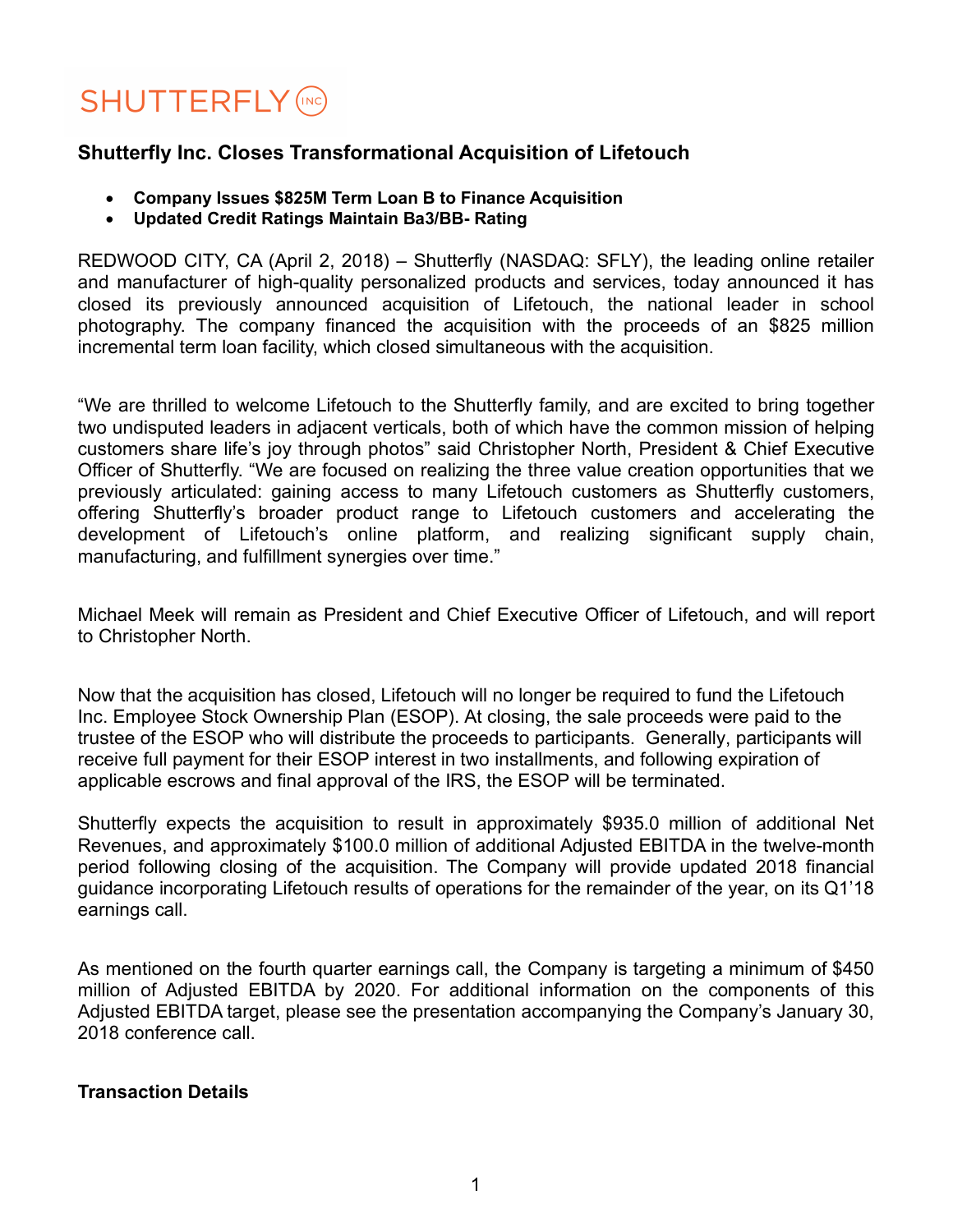Shutterfly acquired privately-held Lifetouch for \$825 million, cash-free, debt-free. The acquisition of Lifetouch was announced on January 30, 2018 and was approved by the Board of Directors of Shutterfly and the trustee of the Lifetouch ESOP prior to announcement. Shutterfly financed the acquisition with incremental term loans, which closed simultaneous with the acquisition.

#### **Incremental Term Loan B Details**

In connection with the acquisition of Lifetouch, the company incurred \$825 million of incremental term loans. The incremental term loans bear interest at LIBOR, plus 250 - 275 basis points (determined based on the company's secured leverage ratio, as defined), and were issued at a discount to par of 25 basis points. The incremental term loans mature on August 17, 2024, concurrent with the company's \$300 million of existing term loans incurred on August 17, 2017. The terms of the facility are set forth in an Incremental Term Loan Amendment dated April 2, 2018 by and among Shutterfly, the subsidiary guarantors, the lenders and issuing banks, and Morgan Stanley Senior Funding, Inc., as administrative agent and collateral agent, and amends the company's existing Credit Agreement, dated as of August 17, 2017. The incremental term loans were drawn in full at closing.

As part of the Term Loan B issuance, the company received updated credit ratings, which now incorporate the Lifetouch acquisition and the incremental debt. The company maintained its Ba3/BB- rating profile through this process, consistent with the company's stated intentions.

#### **About Non-GAAP Financial Measure**

This press release contains a non-GAAP financial measure (adjusted EBITDA). We have not reconciled our combined company non-GAAP Adjusted EBITDA target of \$450 million for 2020 and Lifetouch non-GAAP Adjusted EBITDA of \$100 million for the twelve-month period following closing of the acquisition to comparable GAAP operating income at this stage of the process because it is unreasonably difficult to provide guidance for stock-based compensation expense, capitalization and amortization of internal-use software and charges related to the proposed acquisition, which are reconciling items between GAAP operating loss and non-GAAP Adjusted EBITDA. The factors that may impact our future stock-based compensation expense and capitalization and amortization of internal-use software are out of our control and/or cannot be reasonably predicted, and therefore we are unable to provide such guidance without unreasonable effort. Factors include our market capitalization and related volatility of our stock price and our inability to project the cost or scope of internally-produced software and charges related to the proposed acquisition during this time period.

To supplement the Company's consolidated financial statements presented on a GAAP basis, we believe that this non-GAAP measure provides useful information about the Company's core operating results. We believe this measure provides both management and investors a more complete understanding of the Company's underlying operational results and trends and performance. The method we use to produce this measure may differ from the methods used by other companies. The presentation of additional information is not meant to be considered in isolation or as a substitute for measures in accordance with GAAP. For more information, please see Shutterfly's SEC Filings, including the most recent Form 10-K and Form 10-Q, which are available on the Securities and Exchange Commission's Web site at www.sec.gov.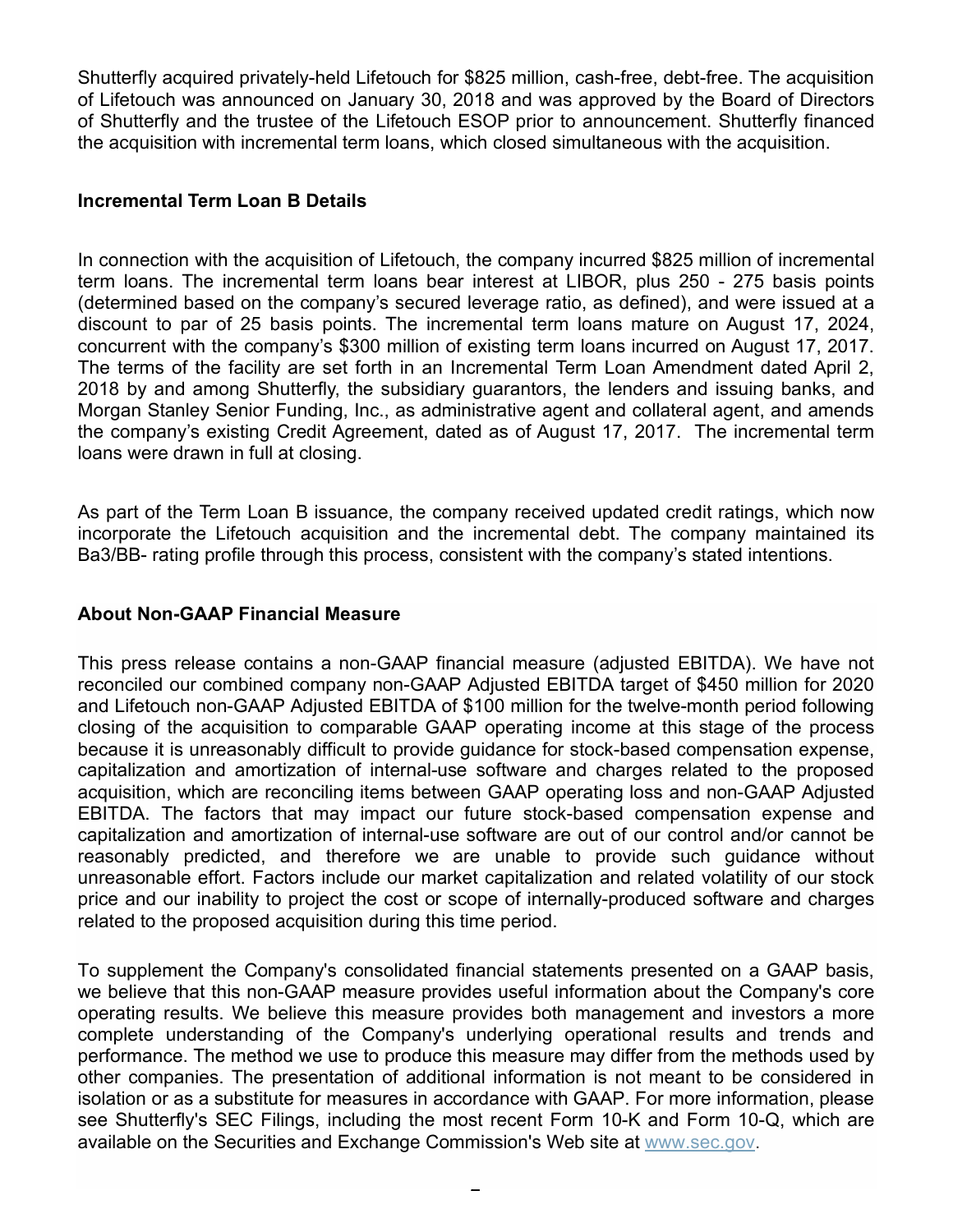#### **Notice Regarding Forward-Looking Statements**

This media release contains "forward-looking" statements within the meaning of Section 27A of the Securities Act of 1933, as amended, and Section 21E of the Securities Exchange Act of 1934, as amended, which involve risks and uncertainties. These forward-looking statements include the expected acceleration of Shutterfly and Lifetouch strategies, expectations around gaining access to Lifetouch customers and benefits to Shutterfly customers; anticipated acceleration of the development of Lifetouch's online platform; and expected supply chain, manufacturing and fulfillment synergies over time; the distribution of the proceeds to participants and the receipt of full payments by the participants; the expected increase in New Revenue and Adjusted EBITDA targets for the twelve months following closing; the Adjusted EBITDA targets for 2020. You can identify these statements by the use of terminology such as "guidance", "believe", "expect", "will", "should," "could", "estimate", "anticipate" or similar forward-looking terms. Factors that might contribute to such differences include, among others, the retention of Lifetouch employees and our ability to successfully integrate the Lifetouch businesses; risks inherent in the achievement of anticipated synergies and the timing thereof; general economic conditions and changes in laws and regulations; decreased consumer discretionary spending as a result of general economic conditions; our ability to expand our customer base and increase sales to existing customers; our ability to meet production requirements; our ability to retain and hire necessary employees, including seasonal personnel, and appropriately staff our operations; the impact of seasonality on our business; our ability to develop innovative, new products and services on a timely and cost-effective basis; consumer acceptance of our products and services; our ability to develop additional adjacent lines of business; unforeseen changes in expense levels; and competition and the pricing strategies of our competitors, which could lead to pricing pressure. You should not rely on these forward-looking statements as they involve risks and uncertainties that may cause actual results to vary materially from the forward-looking statements. For more information regarding the risks and uncertainties that could cause actual results to differ materially from those expressed or implied in these forward-looking statements, as well as risks relating to our business in general, we refer you to the "Risk Factors" section of our SEC filings, including our most recent Form 10-K and 10-Q, which are available on the Securities and Exchange Commission's website at www.sec.gov. These forward-looking statements are based on current expectations and the company assumes no obligation to update this information.

## **About Shutterfly, Inc.**

Shutterfly, Inc. is the leading digital retailer and manufacturer of high-quality personalized products and services. Founded in 1999, Shutterfly brings your photos to life in photo books, gifts, and cards and stationery – through its flagship Shutterfly products, premium offerings in its Tiny Prints boutique, as well as wedding invitations and stationery for every step of the planning process; and through BorrowLenses, the premier online marketplace for photographic and video equipment rentals. Shutterfly, Inc. also operates Shutterfly Business Solutions, delivering high quality digital printing services to the enterprise market, and Lifetouch, the leader in school photography. For more information about Shutterfly, Inc. (SFLY), visit www.shutterflyinc.com.